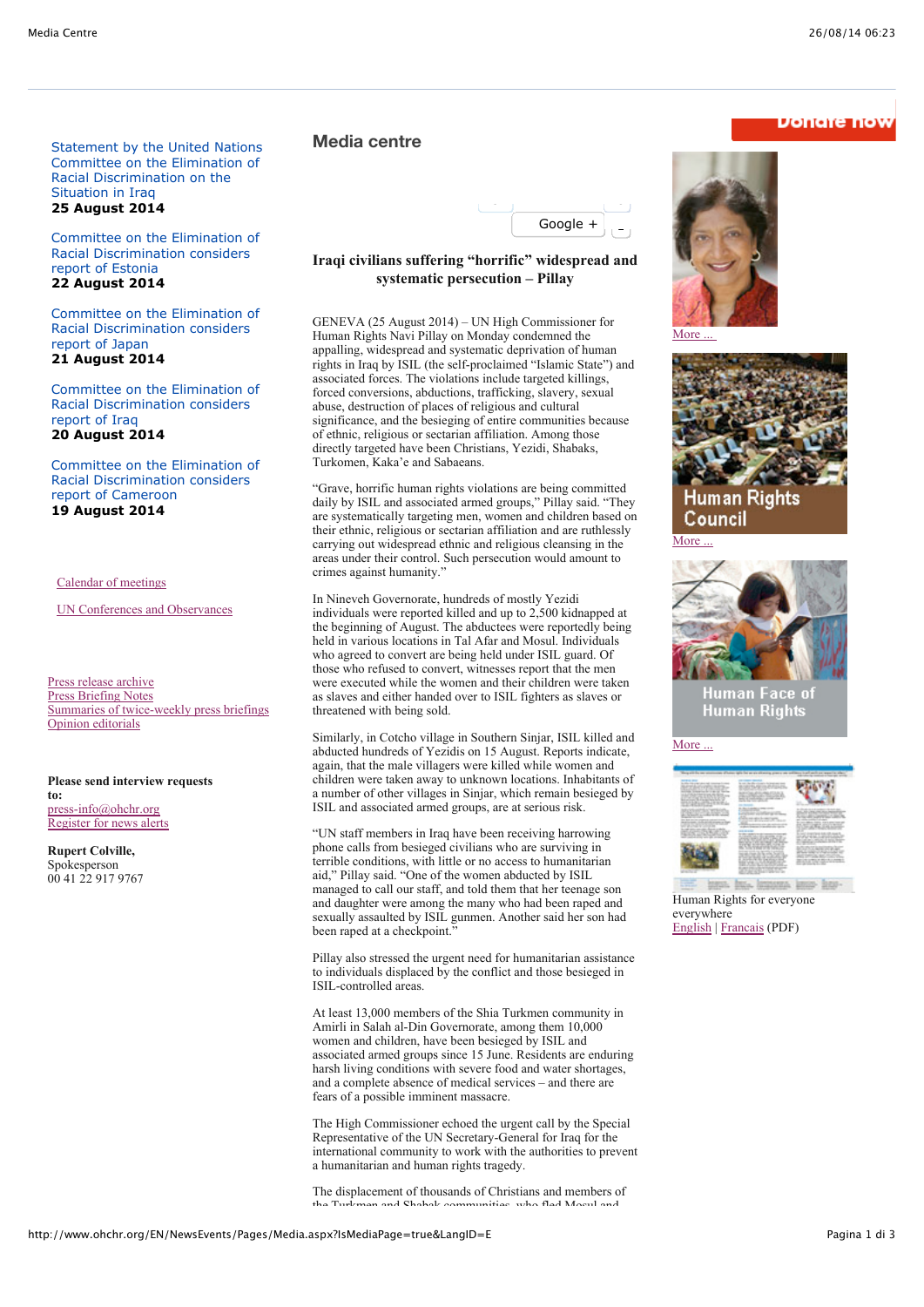the Turkmen and Shabak communities, who fled Mosul and other cities in Nineveh that are under ISIL control, is also of serious concern. Having fled their homes fearing reprisals and executions, many of the displaced people are living in dire conditions within the Kurdistan region and in other locations in the country.

"The Government of Iraq and the Kurdistan Region of Iraq, and the international community must take all necessary measures and spare no effort to protect members of ethnic and religious communities, who are particularly vulnerable, and to secure their return to their places of origin in safety and dignity," said Pillay.

The effect of the ongoing conflict on children is catastrophic. According to interviews by UN human rights monitors with displaced families, ISIL is forcibly recruiting boys aged 15 and above. ISIL has also reportedly been deliberately positioning the boys at the front-line in battle situations, as human shields.

The Human Rights Office of the UN Assistance Mission for Iraq has also verified reports of a massacre of prisoners and detainees in Mosul's Badoush Prison on 10 June. According to interviews with 20 survivors and 16 witnesses of the massacre, ISIL gunmen loaded between 1,000 and 1,500 prisoners onto trucks and transported them to a nearby uninhabited area.

There, armed men asked the Sunnis to separate themselves from the others. Around 100 prisoners who joined the Sunni group were suspected by ISIL not to be Sunni and were subjected to individual checks based on how they prayed and their place of origin. Sunni inmates were ordered back on the trucks and left the scene. ISIL gunmen then yelled insults at the remaining prisoners, lined them up in four rows, ordered them to kneel and opened fire. Up to 670 prisoners were reportedly killed.

"Such cold-blooded, systematic and intentional killings of civilians, after singling them out for their religious affiliation may amount to war crimes and crimes against humanity," the High Commissioner said.

In other areas of the country, there are increasing reports of killings targeting civilians. In Basra, 19 members of the Sunni community were killed, some of them after they were kidnapped by unknown assailants. Last Friday, dozens of Sunni worshippers were killed in an attack on a mosque in Diyala Province. In Baghdad, medical sources indicate that at least 15 bodies are found in the city on a daily basis – all appear to have been bound and executed. Civilians have also been killed in airstrikes by the Iraqi Security Forces in Anbar and Nineveh Governorates.

"All parties to the conflict in Iraq have the responsibility not to target civilians or civilian objects, to take all feasible precautions to spare civilians from the effects of hostilities, and to respect, protect and meet the basic humanitarian needs of the civilian population," Pillay stressed. "According to international law, the severe deprivation of fundamental rights by reason of the identity of a group or collectivity amounts to the crime against humanity of persecution."

"I urge the international community to ensure that the perpetrators of these vicious crimes do not enjoy impunity. Any individual committing, or assisting in the commission of international crimes, must be held accountable according to law.'

ENDS

*For more information and media requests, please contact Rupert Colville (+41 22 917 9767 /rcolville@ohchr.org ) or Ravina Shamdasani (+41 22 917 9169 / rshamdasani@ohchr.org) or Cécile Pouilly (+41 22 917 9310 / cpouilly@ohchr.org)*

**UN Human Rights, follow us on social media: Facebook:** https://www.facebook.com/unitednationshumanrights **Twitter:** http://twitter.com/UNrightswire **Google+** gplus.to/unitednationshumanrights **YouTube:** http://www.youtube.com/UNOHCHR **Storify:** http://storify.com/UNrightswire